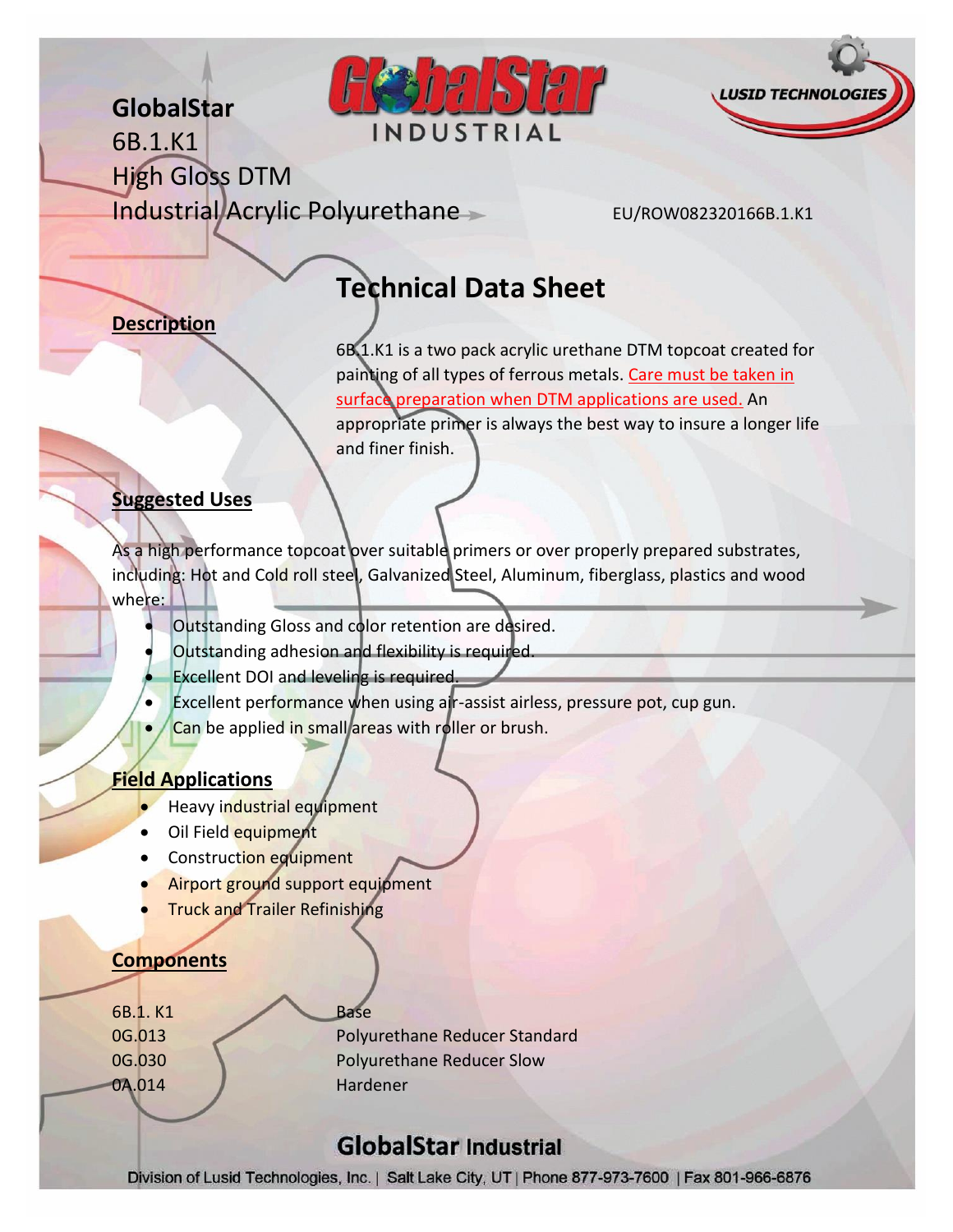## **HIRT LUSID TECHNOL GlobalStar** INDUSTRIAL 6B.1.K1 High Gloss DTM Industrial Acrylic Polyurethane EU/ROW082320166B.1.K1 **Mixing Ratio** Mix: Mix: Mix three (3) parts base color to one (1) part OA.014 hardener. Reduce up to 20% with Selected Reducer. **Pot Life** 4 hours @ 20° C (68° F) **Application** Apply: Two medium wet coats, allow 10-20 minutes flash between coats. Spray Gun: HVLP Gravity Feed – 1.4 – 1.6mm tip and needle Pressure Pot HVLP – 1.0 – 1.1mm tip and needle Air Assist Airless  $-1.0 - 1.1$ mm tip and needle Conventional  $\vert$  – 1.4 – 1.7mm tip and needle Airless Not recommended. Film Build:  $60-90$  microns  $- (2.4 - 3.6$  mils.) when applied. **Dry Times** Dust Free: 15-30 minutes @ 20° C (68° F)  $\frac{1}{2}$  Dry to Touch 2-4 hours @ 20° C (68° F) Total Hardness 24 hours @ 20° C (68° F) Force Dry 20 minutes @ 60°C (140°F) Chemical Resistance Maximum resistance after 7 days **Surface Preparation Ferrous metals:** Best Case SA2 sandblast Blow all dust and contaminates off and apply Globalstar primer followed by topcoat. Second Best Case Hot Phosphate wash system, blow dry and apply Globalstar primer followed by topcoat.**GlobalStar Industrial**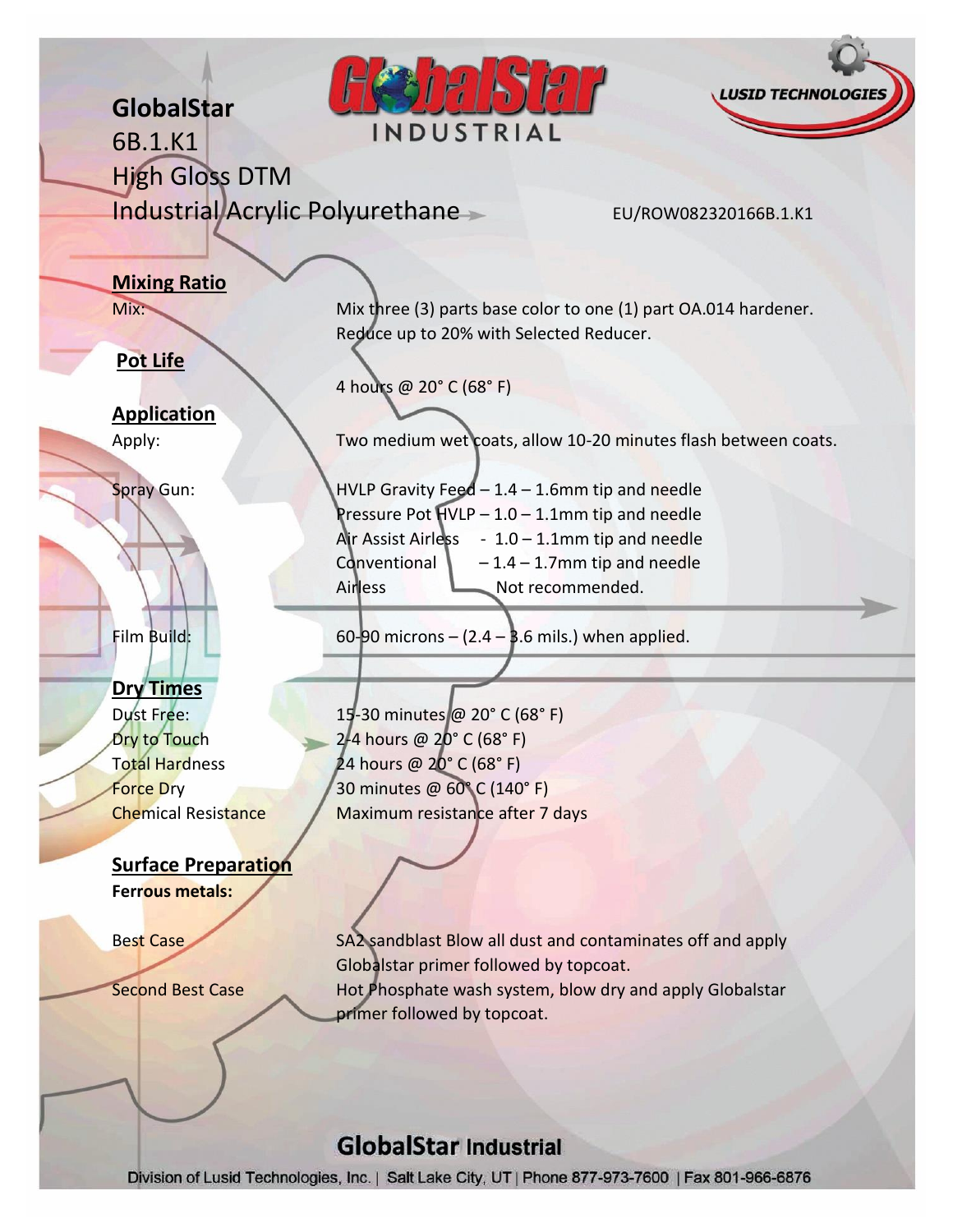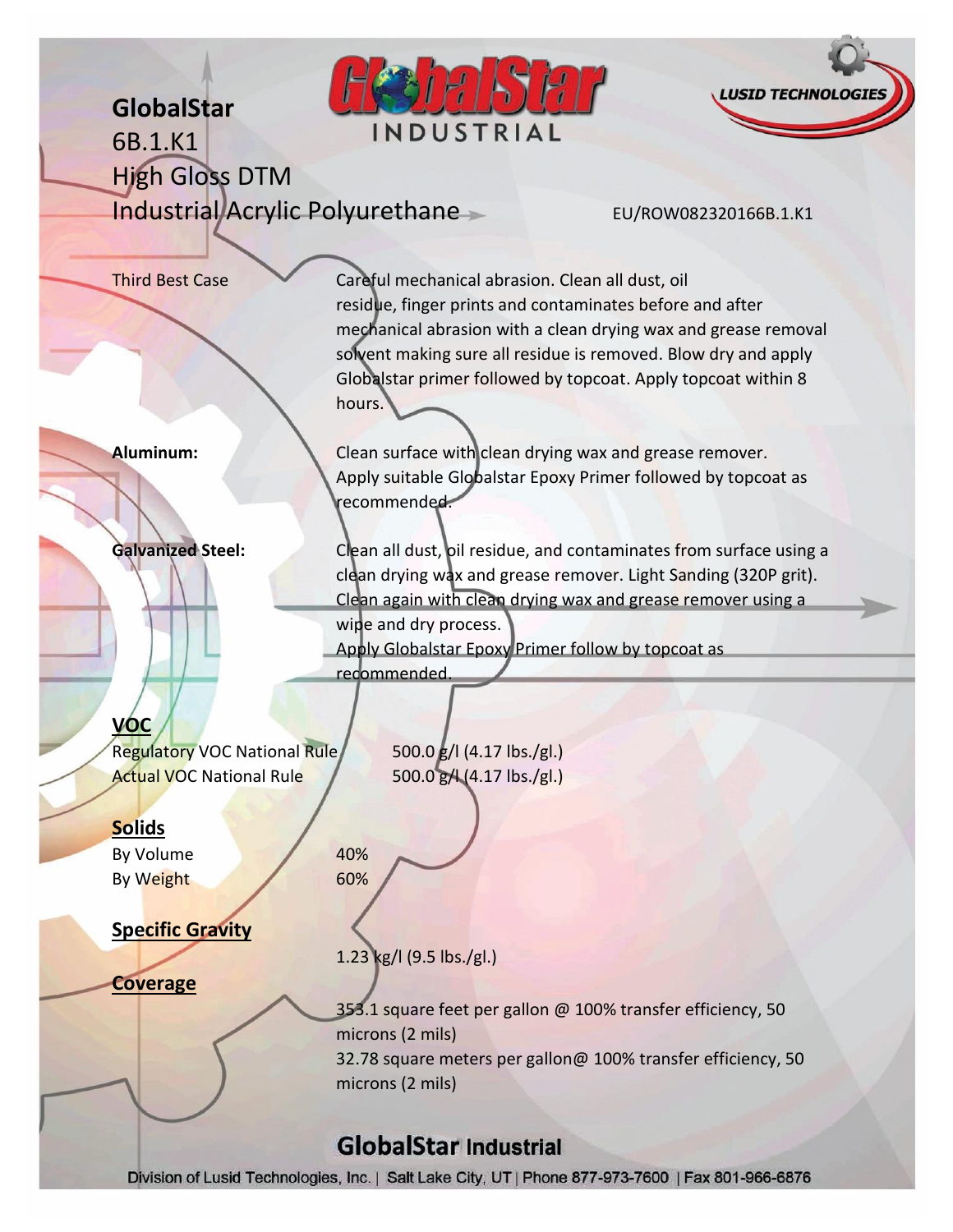| GlobalStar                                         | INDUSTRIAL                                                                                                          | <b>LUSID TECHNOLOGIES</b>                                      |  |
|----------------------------------------------------|---------------------------------------------------------------------------------------------------------------------|----------------------------------------------------------------|--|
| 6B.1.K1                                            |                                                                                                                     |                                                                |  |
| <b>High Gloss DTM</b>                              |                                                                                                                     |                                                                |  |
| Industrial/Acrylic Polyurethane                    |                                                                                                                     | EU/ROW082320166B.1.K1                                          |  |
|                                                    |                                                                                                                     |                                                                |  |
| <b>Salt Spray Test</b>                             |                                                                                                                     |                                                                |  |
| (ASTM B 117)                                       | 200 hours with dry film of 80 microns (3.1 mils.)                                                                   |                                                                |  |
|                                                    | Sprayed directly on bare sand blasted steel.                                                                        |                                                                |  |
|                                                    |                                                                                                                     |                                                                |  |
|                                                    |                                                                                                                     |                                                                |  |
| <b>Impact Test</b>                                 |                                                                                                                     |                                                                |  |
| (ASTM D 2794)                                      | 36 kg direct, 10 kg reverse, on sanded steel. (Passed).                                                             |                                                                |  |
|                                                    |                                                                                                                     |                                                                |  |
| Yellowing<br>(ASTM D 4587)                         |                                                                                                                     |                                                                |  |
|                                                    | After 1000 hours ∆E≤3 (with 2% of 03.007 anti UV additive inside)                                                   |                                                                |  |
| <b>Repainting</b>                                  |                                                                                                                     |                                                                |  |
|                                                    |                                                                                                                     | Can be recoated up to 6 hours from application, after 24 hours |  |
|                                                    | light sanding recommended for best adhesion. After force dry                                                        |                                                                |  |
|                                                    | recommendations are completed light sanding is recommended                                                          |                                                                |  |
|                                                    |                                                                                                                     |                                                                |  |
| <b>Storage Stability</b>                           |                                                                                                                     |                                                                |  |
|                                                    | One year for A (base) component, 6 months B (Hardener)<br>Component in closed package, in cool dry place, away from |                                                                |  |
|                                                    | any heat source.                                                                                                    |                                                                |  |
|                                                    |                                                                                                                     |                                                                |  |
| <b>Heat Resistance</b>                             |                                                                                                                     |                                                                |  |
|                                                    | Once cured 180°C (356°F)                                                                                            |                                                                |  |
| <b>Chemical Resistance:</b>                        |                                                                                                                     |                                                                |  |
|                                                    |                                                                                                                     |                                                                |  |
| <b>Test</b>                                        | <b>Results</b>                                                                                                      | <b>Cure Time</b>                                               |  |
| <b>HCI Solution 10%</b>                            | 4                                                                                                                   | 7 days                                                         |  |
| <b>HNO<sub>3</sub></b> Solution 10%                | 2                                                                                                                   | 7 days                                                         |  |
| H <sub>2</sub> SO <sub>4</sub> Solution 10%        | 4                                                                                                                   | 7 days                                                         |  |
| Acetic acid solution 10%                           | $5 - 4$                                                                                                             | 7 days                                                         |  |
| Mix of NaCl 10%, Lactic acid 5%<br>Synthetic sweat | $5-4$<br>5                                                                                                          | 7 days<br>7 days                                               |  |
| $H_2O_2$ 35%                                       | 1                                                                                                                   | 7 days                                                         |  |
|                                                    |                                                                                                                     |                                                                |  |
|                                                    | <b>GlobalStar Industrial</b>                                                                                        |                                                                |  |